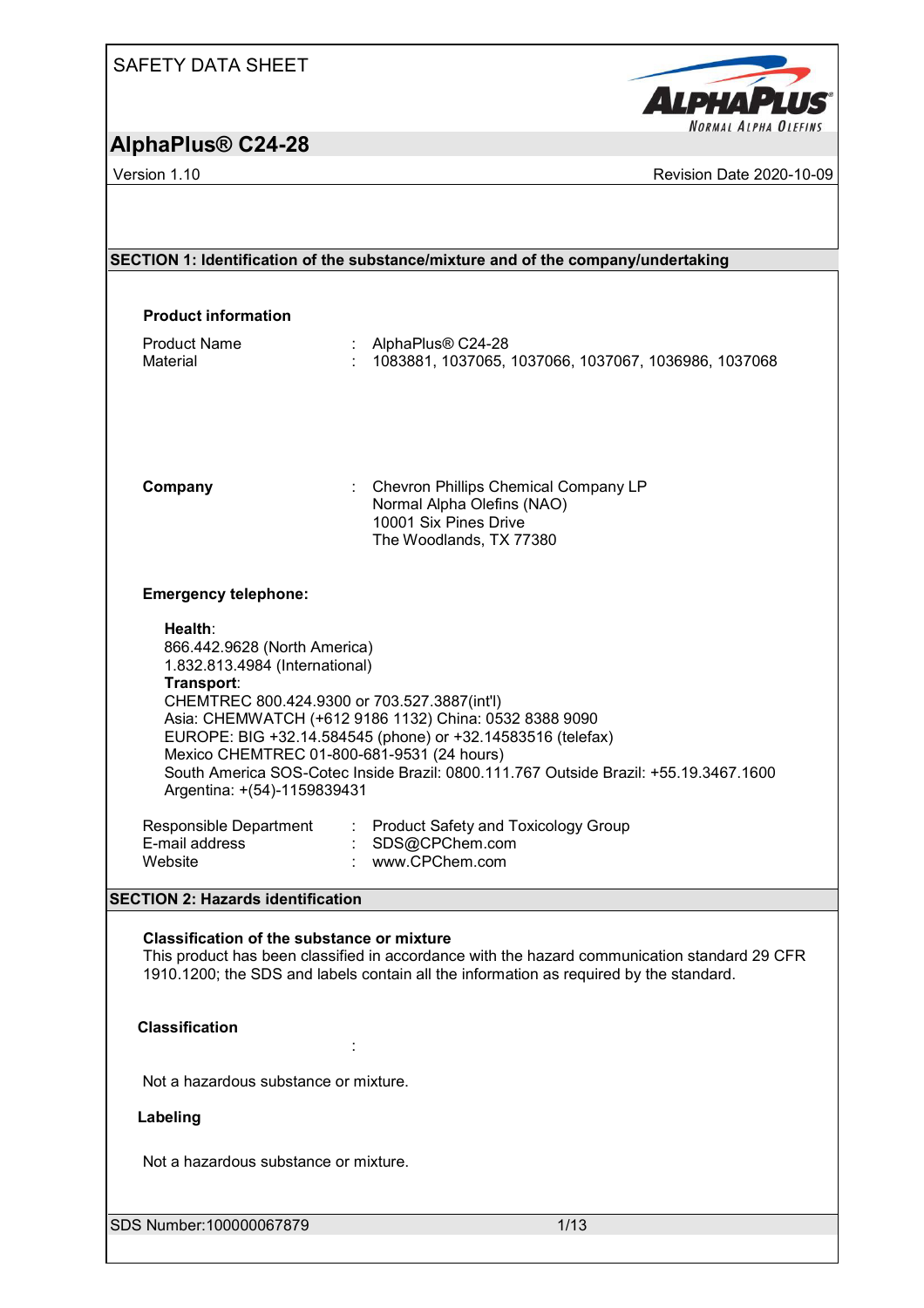| AlphaPlus <sup>®</sup> C24-28                                                        |                         |                                                   |                                                                                                                                     |
|--------------------------------------------------------------------------------------|-------------------------|---------------------------------------------------|-------------------------------------------------------------------------------------------------------------------------------------|
| Version 1.10                                                                         |                         |                                                   | Revision Date 2020-10-09                                                                                                            |
|                                                                                      |                         |                                                   |                                                                                                                                     |
| Carcinogenicity:<br><b>IARC</b>                                                      |                         |                                                   | No ingredient of this product present at levels greater than or<br>equal to 0.1% is identified as probable, possible or confirmed   |
| <b>NTP</b>                                                                           |                         | human carcinogen by IARC.<br>by NTP.              | No ingredient of this product present at levels greater than or<br>equal to 0.1% is identified as a known or anticipated carcinogen |
| <b>SECTION 3: Composition/information on ingredients</b>                             |                         |                                                   |                                                                                                                                     |
| Synonyms                                                                             |                         | C24-C28 Alpha Olefin Fraction<br><b>NAO 24-28</b> |                                                                                                                                     |
| Molecular formula                                                                    |                         | <b>UVCB</b>                                       |                                                                                                                                     |
| Component                                                                            |                         | CAS-No.                                           | Weight %                                                                                                                            |
| Alpha Olefin Fraction, C24-28<br>Contains no hazardous ingredients according to GHS. |                         | 93924-11-9                                        | 100                                                                                                                                 |
| <b>SECTION 4: First aid measures</b>                                                 |                         |                                                   |                                                                                                                                     |
|                                                                                      |                         |                                                   |                                                                                                                                     |
| General advice                                                                       |                         |                                                   | No hazards which require special first aid measures.                                                                                |
| If inhaled                                                                           |                         | advice. If symptoms persist, call a physician.    | If unconscious, place in recovery position and seek medical                                                                         |
| In case of eye contact                                                               | $\mathbb{Z}^{\times}$ . | irritation persists, consult a specialist.        | Remove contact lenses. Protect unharmed eye. If eye                                                                                 |
| If swallowed                                                                         |                         |                                                   |                                                                                                                                     |
|                                                                                      |                         | person. If symptoms persist, call a physician.    | Keep respiratory tract clear. Do not give milk or alcoholic<br>beverages. Never give anything by mouth to an unconscious            |
|                                                                                      |                         |                                                   |                                                                                                                                     |
| Flash point                                                                          |                         | 218°C (424°F)<br>Method: PMCC                     |                                                                                                                                     |
| Autoignition temperature                                                             |                         | 249°C (480°F)                                     |                                                                                                                                     |
| Suitable extinguishing<br>media                                                      |                         | carbon dioxide.                                   | Use water spray, alcohol-resistant foam, dry chemical or                                                                            |
| <b>SECTION 5: Firefighting measures</b><br>Specific hazards during fire<br>fighting  | ÷                       |                                                   | Do not use a solid water stream as it may scatter and spread<br>fire. Cool closed containers exposed to fire with water spray.      |
| Special protective<br>equipment for fire-fighters                                    |                         | necessary.                                        | Wear self-contained breathing apparatus for firefighting if                                                                         |
| Further information                                                                  |                         |                                                   | Standard procedure for chemical fires. Use extinguishing<br>measures that are appropriate to local circumstances and the            |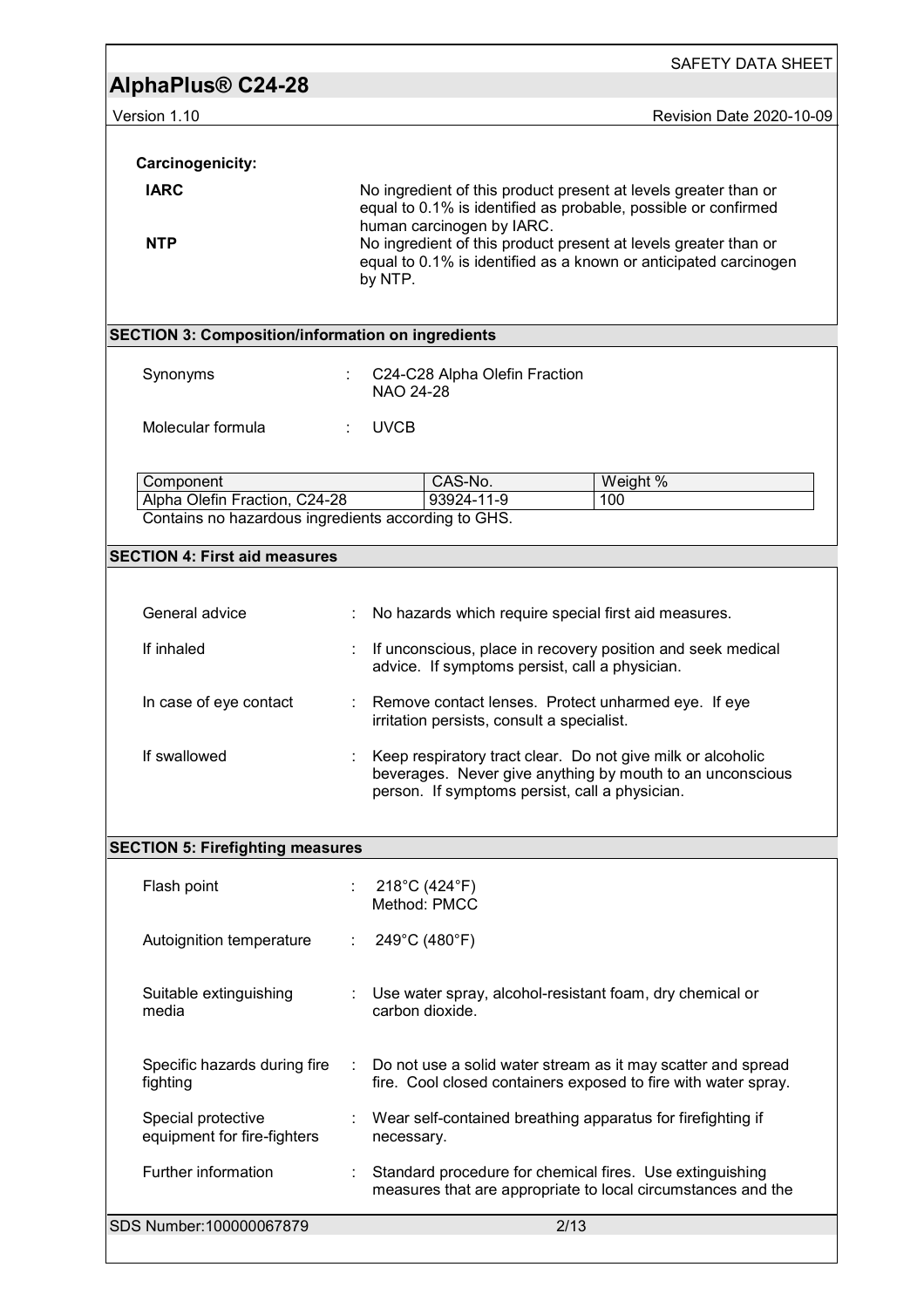|                                                         |           | <b>SAFETY DATA SHEET</b>                                                                                                      |
|---------------------------------------------------------|-----------|-------------------------------------------------------------------------------------------------------------------------------|
| AlphaPlus <sup>®</sup> C24-28                           |           |                                                                                                                               |
| Version 1.10                                            |           | Revision Date 2020-10-09                                                                                                      |
|                                                         |           | surrounding environment.                                                                                                      |
| Fire and explosion<br>protection                        |           | : Provide appropriate exhaust ventilation at places where dust is<br>formed.                                                  |
| <b>SECTION 6: Accidental release measures</b>           |           |                                                                                                                               |
|                                                         |           |                                                                                                                               |
| Personal precautions                                    |           | Avoid dust formation.                                                                                                         |
| Environmental precautions                               |           | No special environmental precautions required.                                                                                |
| Methods for cleaning up                                 |           | Pick up and arrange disposal without creating dust. Sweep up<br>and shovel. Keep in suitable, closed containers for disposal. |
| <b>SECTION 7: Handling and storage</b>                  |           |                                                                                                                               |
| <b>Handling</b>                                         |           |                                                                                                                               |
| Advice on safe handling                                 |           | For personal protection see section 8. Smoking, eating and<br>drinking should be prohibited in the application area.          |
| Advice on protection<br>against fire and explosion      |           | Provide appropriate exhaust ventilation at places where dust is<br>formed.                                                    |
| <b>Storage</b>                                          |           |                                                                                                                               |
| Requirements for storage<br>areas and containers        |           | : Electrical installations / working materials must comply with the<br>technological safety standards.                        |
| Advice on common storage                                | $\sim$ 1. | No materials to be especially mentioned.                                                                                      |
| <b>SECTION 8: Exposure controls/personal protection</b> |           |                                                                                                                               |
|                                                         |           |                                                                                                                               |

#### **Engineering measures**

Adequate ventilation to control airborned concentrations below the exposure guidelines/limits. Consider the potential hazards of this material (see Section 2), applicable exposure limits, job activities, and other substances in the work place when designing engineering controls and selecting personal protective equipment. If engineering controls or work practices are not adequate to prevent exposure to harmful levels of this material, the personal protective equipment listed below is recommended. The user should read and understand all instructions and limitations supplied with the equipment since protection is usually provided for a limited time or under certain circumstances.

#### **Personal protective equipment**

| Respiratory protection  | : Wear a supplied-air NIOSH approved respirator unless<br>ventilation or other engineering controls are adequate to<br>maintain minimal oxygen content of 19.5% by volume under<br>normal atmospheric pressure. Wear a NIOSH approved<br>respirator that provides protection when working with this<br>material if exposure to harmful levels of airborne material may<br>occur, such as: Air-Purifying Respirator for Organic Vapors,<br>Dusts and Mists. Use a positive pressure, air-supplying<br>respirator if there is potential for uncontrolled release, |  |
|-------------------------|-----------------------------------------------------------------------------------------------------------------------------------------------------------------------------------------------------------------------------------------------------------------------------------------------------------------------------------------------------------------------------------------------------------------------------------------------------------------------------------------------------------------------------------------------------------------|--|
| SDS Number:100000067879 | 3/13                                                                                                                                                                                                                                                                                                                                                                                                                                                                                                                                                            |  |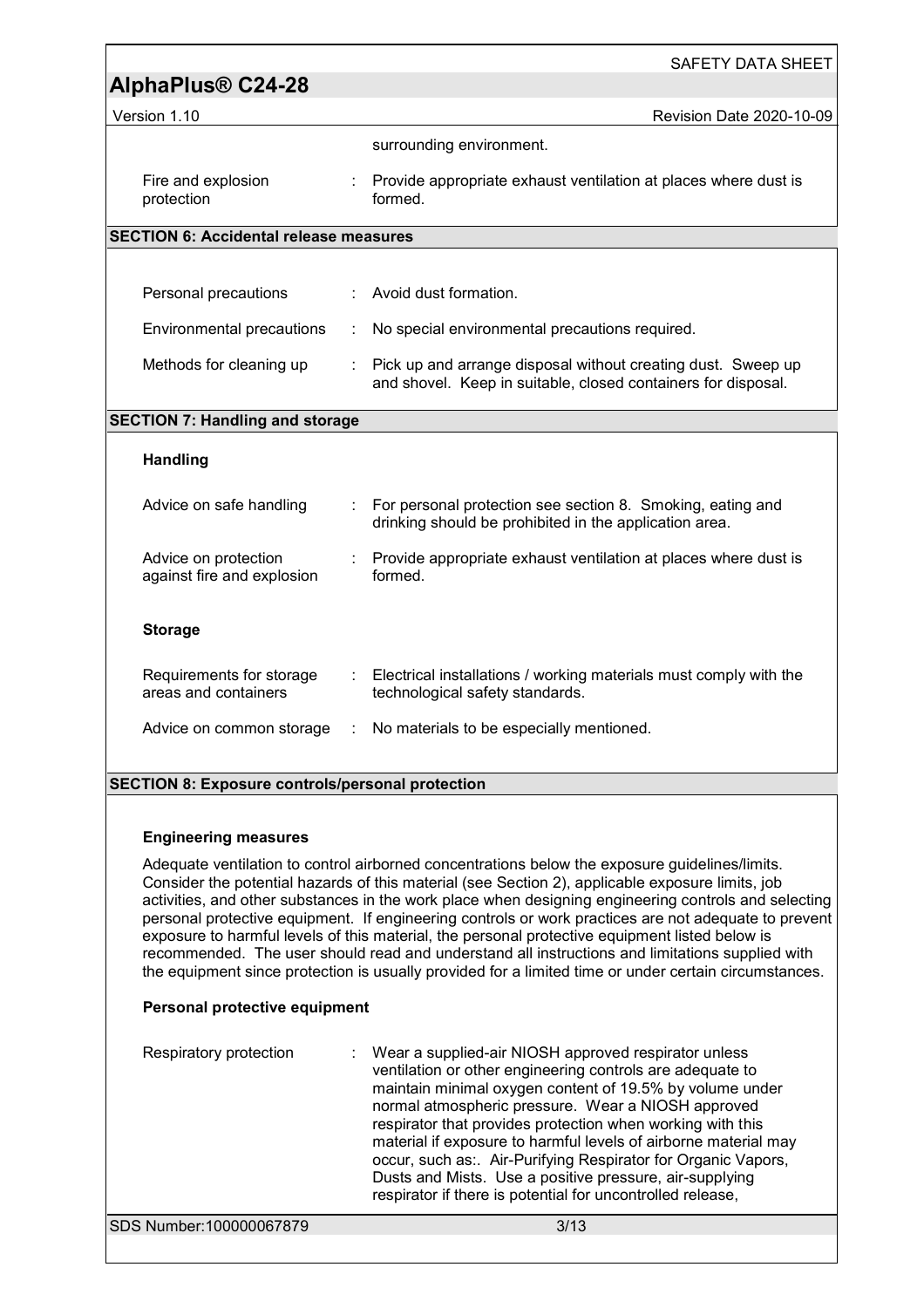| AlphaPlus® C24-28                                     | SAFETY DATA SHEET                                                                                                                                                                                                                                                                                                                                                                                                                                                                                                                 |
|-------------------------------------------------------|-----------------------------------------------------------------------------------------------------------------------------------------------------------------------------------------------------------------------------------------------------------------------------------------------------------------------------------------------------------------------------------------------------------------------------------------------------------------------------------------------------------------------------------|
| Version 1.10                                          | Revision Date 2020-10-09                                                                                                                                                                                                                                                                                                                                                                                                                                                                                                          |
|                                                       | aerosolization, exposure levels are not known, or other<br>circumstances where air-purifying respirators may not provide<br>adequate protection.                                                                                                                                                                                                                                                                                                                                                                                  |
| Hand protection                                       | The suitability for a specific workplace should be discussed<br>with the producers of the protective gloves. Please observe<br>the instructions regarding permeability and breakthrough time<br>which are provided by the supplier of the gloves. Also take into<br>consideration the specific local conditions under which the<br>product is used, such as the danger of cuts, abrasion, and the<br>contact time. Gloves should be discarded and replaced if there<br>is any indication of degradation or chemical breakthrough. |
| Eye protection                                        | Eye wash bottle with pure water. Safety glasses.                                                                                                                                                                                                                                                                                                                                                                                                                                                                                  |
| Skin and body protection                              | Choose body protection in relation to its type, to the<br>concentration and amount of dangerous substances, and to the<br>specific work-place. Wear as appropriate:. Lightweight<br>protective clothing.                                                                                                                                                                                                                                                                                                                          |
| Hygiene measures                                      | : General industrial hygiene practice.                                                                                                                                                                                                                                                                                                                                                                                                                                                                                            |
| <b>SECTION 9: Physical and chemical properties</b>    |                                                                                                                                                                                                                                                                                                                                                                                                                                                                                                                                   |
| Information on basic physical and chemical properties |                                                                                                                                                                                                                                                                                                                                                                                                                                                                                                                                   |
| <b>Appearance</b>                                     |                                                                                                                                                                                                                                                                                                                                                                                                                                                                                                                                   |
| Form<br>Physical state<br>Color<br>Odor               | Wax., solid<br>: solid<br>White<br>no odor                                                                                                                                                                                                                                                                                                                                                                                                                                                                                        |
| Safety data                                           |                                                                                                                                                                                                                                                                                                                                                                                                                                                                                                                                   |
| Flash point                                           | 218°C (424°F)<br>Method: PMCC                                                                                                                                                                                                                                                                                                                                                                                                                                                                                                     |
| Lower explosion limit                                 | : No data available                                                                                                                                                                                                                                                                                                                                                                                                                                                                                                               |
| Upper explosion limit                                 | : No data available                                                                                                                                                                                                                                                                                                                                                                                                                                                                                                               |
| Oxidizing properties                                  | : no                                                                                                                                                                                                                                                                                                                                                                                                                                                                                                                              |
| Autoignition temperature                              | 249°C (480°F)                                                                                                                                                                                                                                                                                                                                                                                                                                                                                                                     |
| Molecular formula                                     | <b>UVCB</b>                                                                                                                                                                                                                                                                                                                                                                                                                                                                                                                       |
| Molecular weight                                      | : Varies                                                                                                                                                                                                                                                                                                                                                                                                                                                                                                                          |
| pH                                                    | Not applicable                                                                                                                                                                                                                                                                                                                                                                                                                                                                                                                    |
| Melting point/range                                   | 63°C (145°F)<br>Method: ASTM D-87                                                                                                                                                                                                                                                                                                                                                                                                                                                                                                 |
| Boiling point/boiling range                           | : $390-430^{\circ}$ C (734-806°F)                                                                                                                                                                                                                                                                                                                                                                                                                                                                                                 |
| Vapor pressure                                        | : $< 0.01$ kPa                                                                                                                                                                                                                                                                                                                                                                                                                                                                                                                    |
| SDS Number: 100000067879                              | 4/13                                                                                                                                                                                                                                                                                                                                                                                                                                                                                                                              |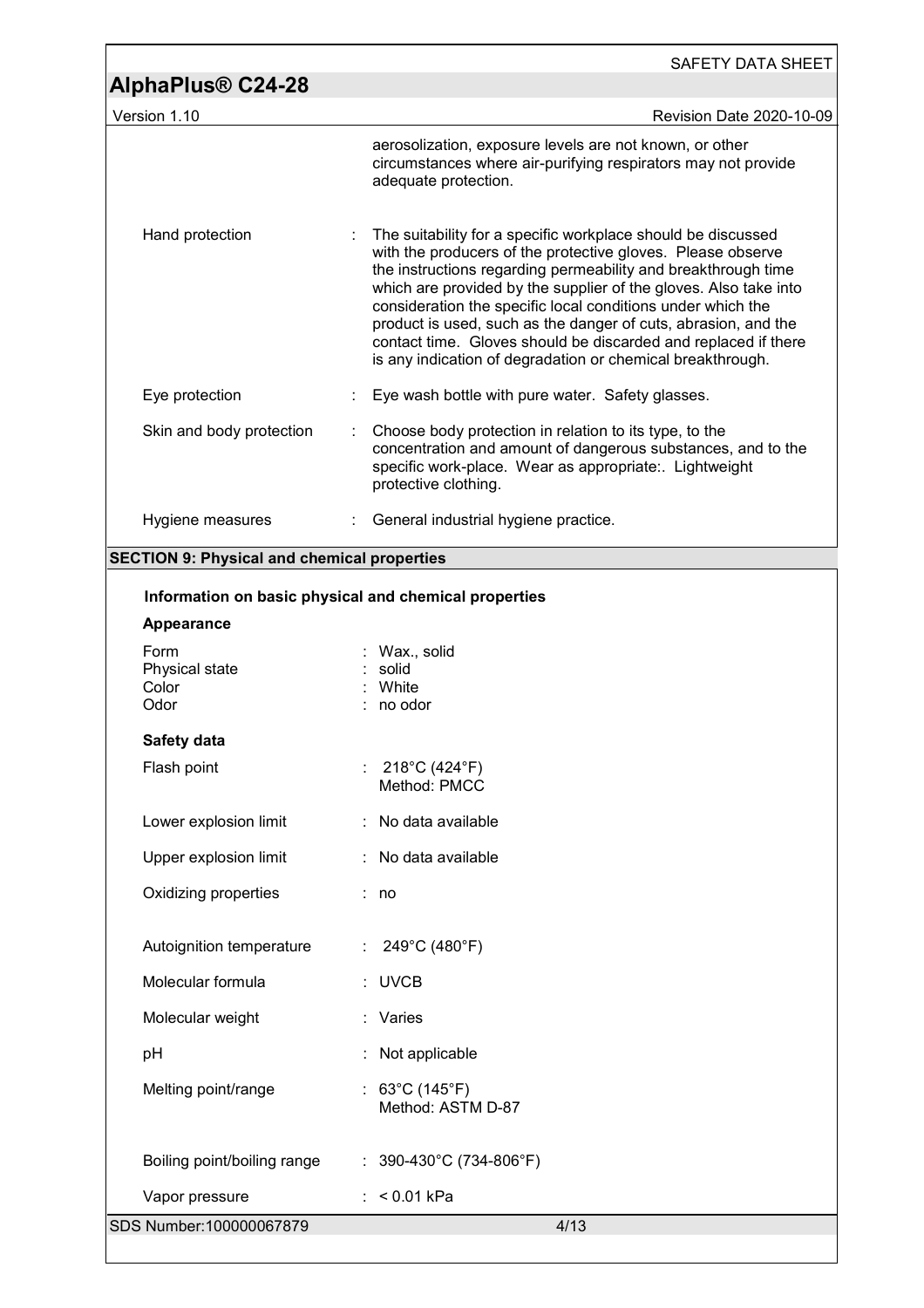|                                              | SAFETY DATA SHEET                                                                                                                            |
|----------------------------------------------|----------------------------------------------------------------------------------------------------------------------------------------------|
| AlphaPlus <sup>®</sup> C24-28                |                                                                                                                                              |
| Version 1.10                                 | Revision Date 2020-10-09                                                                                                                     |
|                                              | at 65°C (149°F)                                                                                                                              |
| Relative density                             | : 0.82<br>at 15.6 °C (60.1 °F)                                                                                                               |
| Density                                      | : 821 kg/m3<br>at 15°C (59°F)                                                                                                                |
|                                              | 799 kg/m3<br>at 50°C (122°F)                                                                                                                 |
| Water solubility                             | : Soluble in hydrocarbon solvents; insoluble in water.                                                                                       |
| Partition coefficient: n-                    | : No data available                                                                                                                          |
| octanol/water<br>Viscosity, kinematic        | $\therefore$ 2.5 cSt<br>at 98.9°C (210.0°F)                                                                                                  |
| Relative vapor density                       | : 0.82<br>at 15.6°C (60.1°F)                                                                                                                 |
| Evaporation rate                             | : Not applicable                                                                                                                             |
|                                              |                                                                                                                                              |
| <b>SECTION 10: Stability and reactivity</b>  |                                                                                                                                              |
|                                              |                                                                                                                                              |
| <b>Reactivity</b>                            | : Stable at normal ambient temperature and pressure.                                                                                         |
|                                              |                                                                                                                                              |
| <b>Chemical stability</b>                    | : This material is considered stable under normal ambient and<br>anticipated storage and handling conditions of temperature<br>and pressure. |
| Possibility of hazardous reactions           |                                                                                                                                              |
| <b>Hazardous reactions</b>                   | : Further information: Stable under recommended storage<br>conditions., No hazards to be specially mentioned.                                |
| <b>Conditions to avoid</b>                   | : No data available.                                                                                                                         |
| <b>Materials to avoid</b>                    | : No data available.                                                                                                                         |
| <b>Other data</b>                            | No decomposition if stored and applied as directed.                                                                                          |
|                                              |                                                                                                                                              |
| <b>SECTION 11: Toxicological information</b> |                                                                                                                                              |
| <b>Acute oral toxicity</b>                   |                                                                                                                                              |
| Alpha Olefin Fraction, C24-                  | LD50: >2020 mg/kg                                                                                                                            |
| 28                                           | Species: Rat<br>Information given is based on data obtained from similar<br>substances.                                                      |
| SDS Number: 100000067879                     | 5/13                                                                                                                                         |
|                                              |                                                                                                                                              |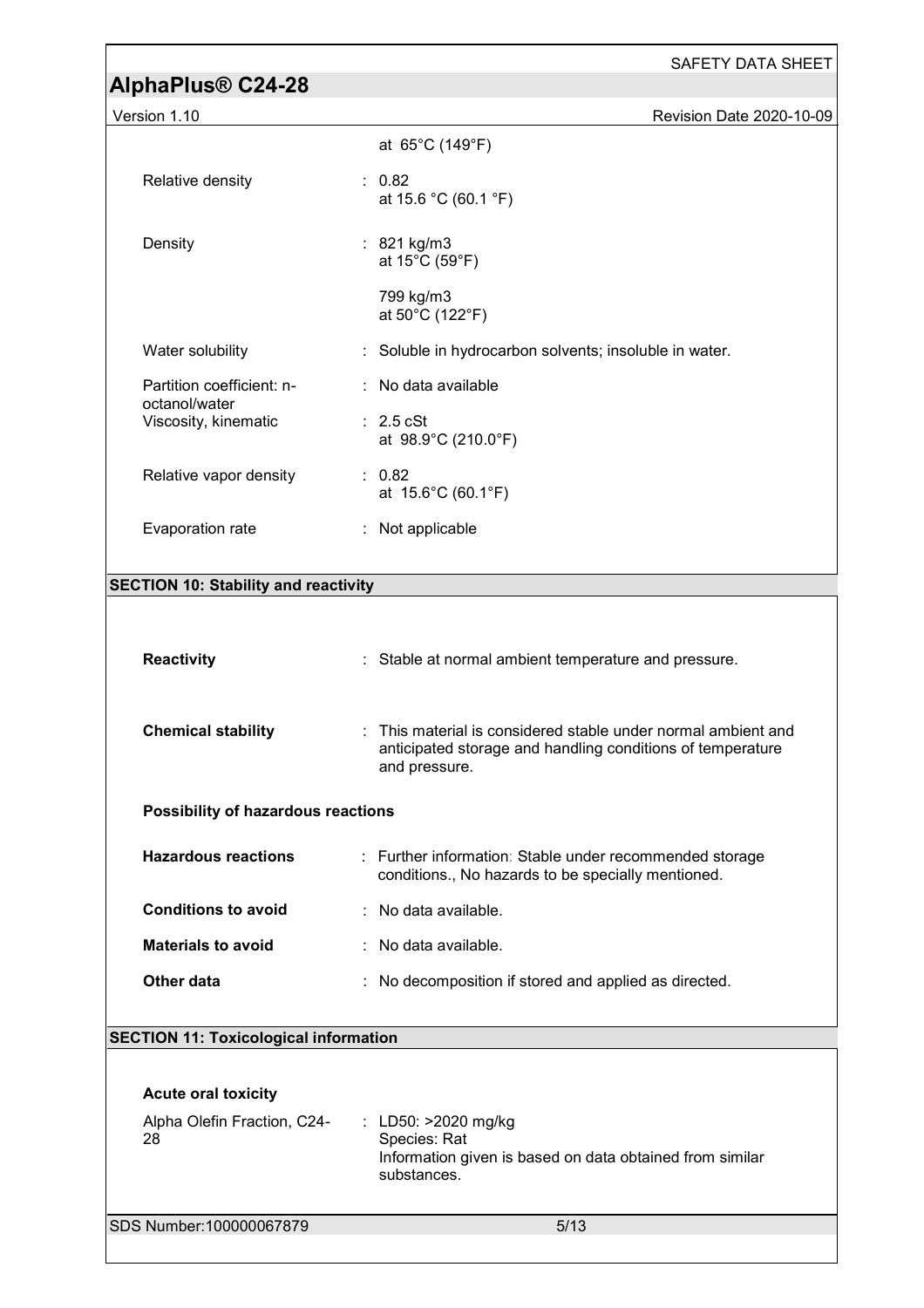SAFETY DATA SHEET

### Version 1.10 **Version 1.10** Revision Date 2020-10-09

| <b>Acute inhalation toxicity</b>                    |                                                                                                                                                                                                                  |
|-----------------------------------------------------|------------------------------------------------------------------------------------------------------------------------------------------------------------------------------------------------------------------|
| Alpha Olefin Fraction, C24-<br>28                   | : Not classified<br>Based on data from similar materials                                                                                                                                                         |
| <b>Acute dermal toxicity</b>                        |                                                                                                                                                                                                                  |
| Alpha Olefin Fraction, C24-<br>28                   | : LD50: $> 2020$ mg/kg<br>Species: Rabbit<br>Method: OECD Test Guideline 402<br>Information given is based on data obtained from similar<br>substances.                                                          |
| <b>Skin irritation</b>                              |                                                                                                                                                                                                                  |
| Alpha Olefin Fraction, C24-<br>28                   | : No skin irritation<br>Information given is based on data obtained from similar<br>substances.                                                                                                                  |
| Eye irritation<br>Alpha Olefin Fraction, C24-<br>28 | : No eye irritation<br>Information given is based on data obtained from similar<br>substances.                                                                                                                   |
| <b>Sensitization</b>                                |                                                                                                                                                                                                                  |
| Alpha Olefin Fraction, C24-<br>28                   | : Did not cause sensitization on laboratory animals.<br>Information given is based on data obtained from similar<br>substances.                                                                                  |
| <b>Repeated dose toxicity</b>                       |                                                                                                                                                                                                                  |
| Alpha Olefin Fraction, C24-<br>28                   | : Species: Rat, Male and female<br>Sex: Male and female<br>Application Route: oral gavage<br>Dose: 100, 500, 1000 mg/kg/day<br>Exposure time: 13 weeks<br>Number of exposures: 7 d/wk<br>NOEL: 1000 mg/kg bw/day |
|                                                     | Species: Rat, Male and female<br>Sex: Male and female<br>Application Route: Inhalation<br>Dose: 300, 1000, 3000 ppm<br>Exposure time: 13 weeks<br>Number of exposures: 6 hrs/d, 5 d/wk<br>NOEL: 3000 ppm         |
| <b>Genotoxicity in vitro</b>                        |                                                                                                                                                                                                                  |
| Alpha Olefin Fraction, C24-<br>28                   | : Test Type: E. Coli bacterial reverse mutation assay<br>Metabolic activation: with and without metabolic activation<br>Method: Mutagenicity (Escherichia coli - reverse mutation<br>assay)<br>Result: negative  |
|                                                     |                                                                                                                                                                                                                  |
| SDS Number:100000067879                             | 6/13                                                                                                                                                                                                             |
|                                                     |                                                                                                                                                                                                                  |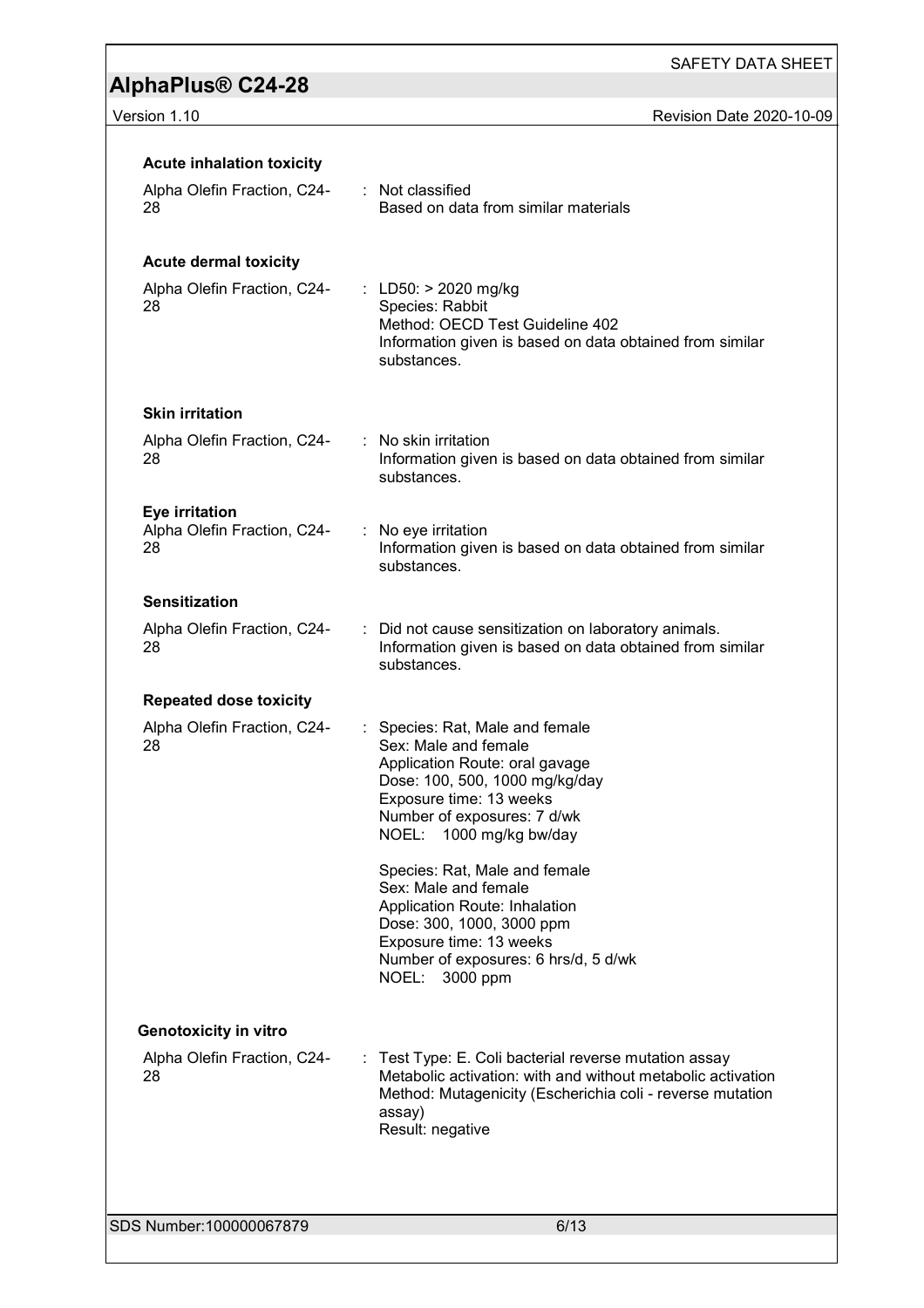| <b>AlphaPlus® C24-28</b>          | SAFETY DATA SHEET                                                                                                                                                                                                                                              |
|-----------------------------------|----------------------------------------------------------------------------------------------------------------------------------------------------------------------------------------------------------------------------------------------------------------|
| Version 1.10                      | Revision Date 2020-10-09                                                                                                                                                                                                                                       |
|                                   | Test Type: E. Coli bacterial reverse mutation assay<br>Metabolic activation: with and without metabolic activation<br>Method: Mutagenicity (Escherichia coli - reverse mutation<br>assay)<br>Result: negative                                                  |
|                                   | Test Type: Mammalian cell gene mutation assay<br>Metabolic activation: with and without metabolic activation<br>Method: OECD Guideline 476<br>Result: negative                                                                                                 |
|                                   | Test Type: Mouse lymphoma assay<br>Metabolic activation: with and without metabolic activation<br>Method: OECD Guideline 476<br>Result: negative                                                                                                               |
|                                   | Test Type: Chromosome aberration test in vitro<br>Method: OECD Guideline 473<br>Result: negative                                                                                                                                                               |
|                                   | Test Type: Chromosome aberration test in vitro<br>Method: OECD Guideline 473<br>Result: negative                                                                                                                                                               |
| <b>Genotoxicity in vivo</b>       |                                                                                                                                                                                                                                                                |
| Alpha Olefin Fraction, C24-<br>28 | : Test Type: Mouse micronucleus assay<br>Species: Mouse<br>Dose: 500, 1000, 2000 mg/kg<br>Method: Mutagenicity (micronucleus test)<br>Result: negative                                                                                                         |
|                                   | Test Type: Mouse micronucleus assay<br>Species: Mouse<br>Dose: 1000, 10000, 25000 ppm<br>Method: Mutagenicity (micronucleus test)<br>Result: negative                                                                                                          |
|                                   | Test Type: Mouse micronucleus assay<br>Dose: 1000, 10000, 25000 ppm<br>Method: Mutagenicity (micronucleus test)<br>Result: negative                                                                                                                            |
| <b>Reproductive toxicity</b>      |                                                                                                                                                                                                                                                                |
| Alpha Olefin Fraction, C24-<br>28 | Species: Rat<br>Sex: male and female<br>Application Route: oral gavage<br>Dose: 100, 500, 1000 mg/kg/day<br>Number of exposures: Daily<br>Test period: 41 to 55 days<br>Method: OECD Guideline 421<br>NOAEL Parent: 1000 mg/kg/day<br>NOAEL F1: 1000 mg/kg/day |
|                                   |                                                                                                                                                                                                                                                                |
| SDS Number: 100000067879          | 7/13                                                                                                                                                                                                                                                           |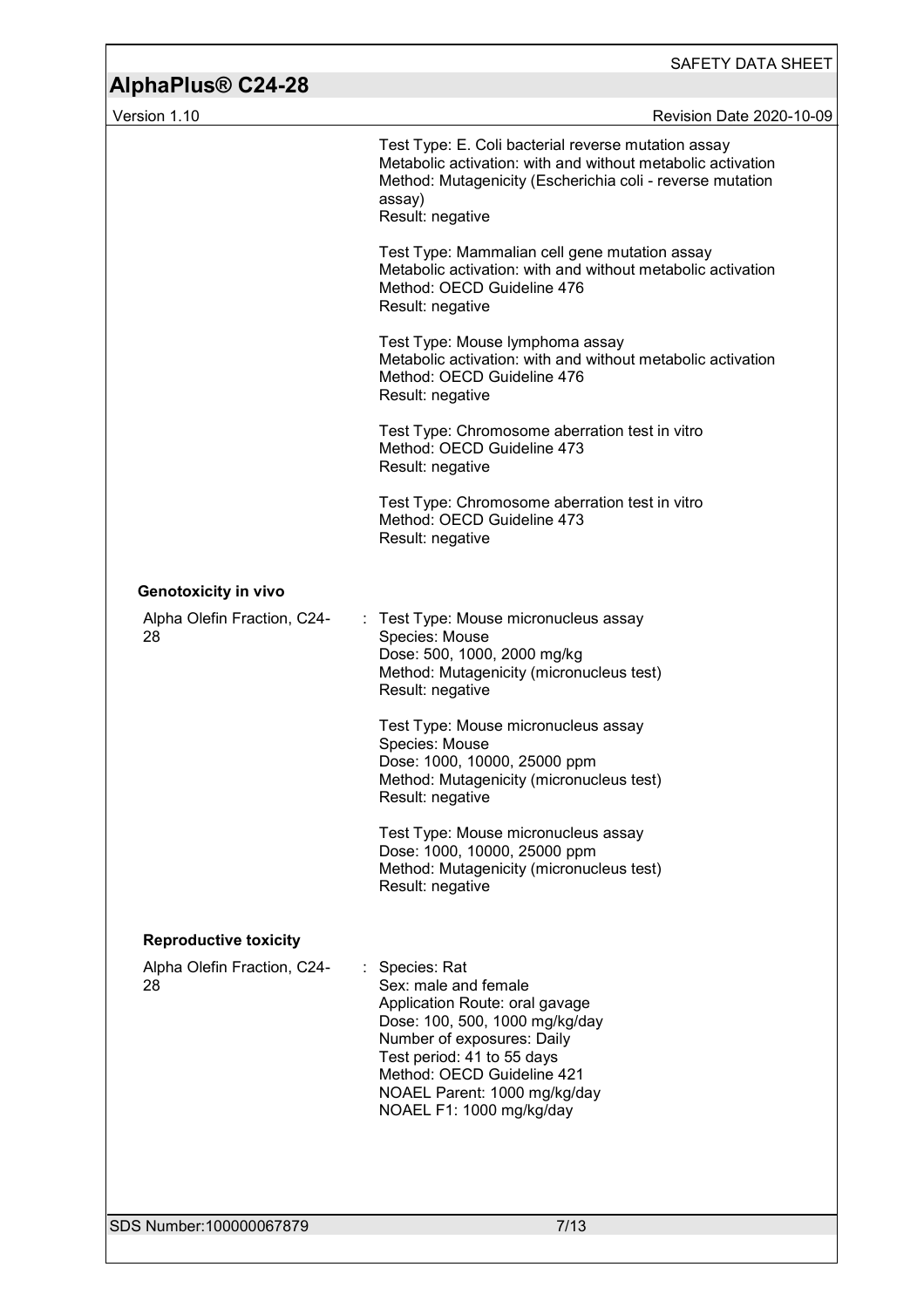| AlphaPlus <sup>®</sup> C24-28                                                              | <b>SAFETY DATA SHEET</b>                                                                                                                                                                                                                                                 |
|--------------------------------------------------------------------------------------------|--------------------------------------------------------------------------------------------------------------------------------------------------------------------------------------------------------------------------------------------------------------------------|
| Version 1.10                                                                               | Revision Date 2020-10-09                                                                                                                                                                                                                                                 |
|                                                                                            | Species: Rat<br>Sex: male and female<br>Application Route: oral gavage<br>Dose: 100, 500, 1000 mg/kg/day<br>Number of exposures: Daily<br>Test period: 42- 51 days<br>Method: OECD Guideline 422<br>NOAEL Parent: 1000 mg/kg/day<br>NOAEL F1: 1000 mg/kg/day             |
| <b>CMR</b> effects                                                                         |                                                                                                                                                                                                                                                                          |
| Alpha Olefin Fraction, C24-<br>28                                                          | Carcinogenicity: Not available<br>Mutagenicity: Weight of evidence does not support<br>classification as a germ cell mutagen.<br>Teratogenicity: Not available<br>Reproductive toxicity: Weight of evidence does not support<br>classification for reproductive toxicity |
| AlphaPlus® C24-28<br><b>Further information</b>                                            | $:$ No data available.                                                                                                                                                                                                                                                   |
| <b>SECTION 12: Ecological information</b>                                                  |                                                                                                                                                                                                                                                                          |
| <b>Ecotoxicity effects</b><br><b>Toxicity to fish</b><br>Alpha Olefin Fraction, C24-<br>28 | : LL50: $> 1000$ mg/l<br>Exposure time: 96 h<br>Species: Oncorhynchus mykiss (rainbow trout)<br>Method: OECD Test Guideline 203<br>Information given is based on data obtained from similar<br>substances.                                                               |
| Toxicity to daphnia and other aquatic invertebrates                                        |                                                                                                                                                                                                                                                                          |
| Alpha Olefin Fraction, C24-<br>28                                                          | : EL100: 1000 mg/l<br>Exposure time: 48 h<br>Species: Daphnia magna (Water flea)<br>Method: OECD Test Guideline 202<br>Information given is based on data obtained from similar<br>substances.                                                                           |
| <b>Toxicity to algae</b>                                                                   |                                                                                                                                                                                                                                                                          |
| Alpha Olefin Fraction, C24-<br>28                                                          | : EL50: >1000 mg/l<br>Exposure time: 72 h<br>Species: Selenastrum capricornutum (algae)<br>Method: OECD Test Guideline 201<br>Information given is based on data obtained from similar<br>substances.                                                                    |
|                                                                                            |                                                                                                                                                                                                                                                                          |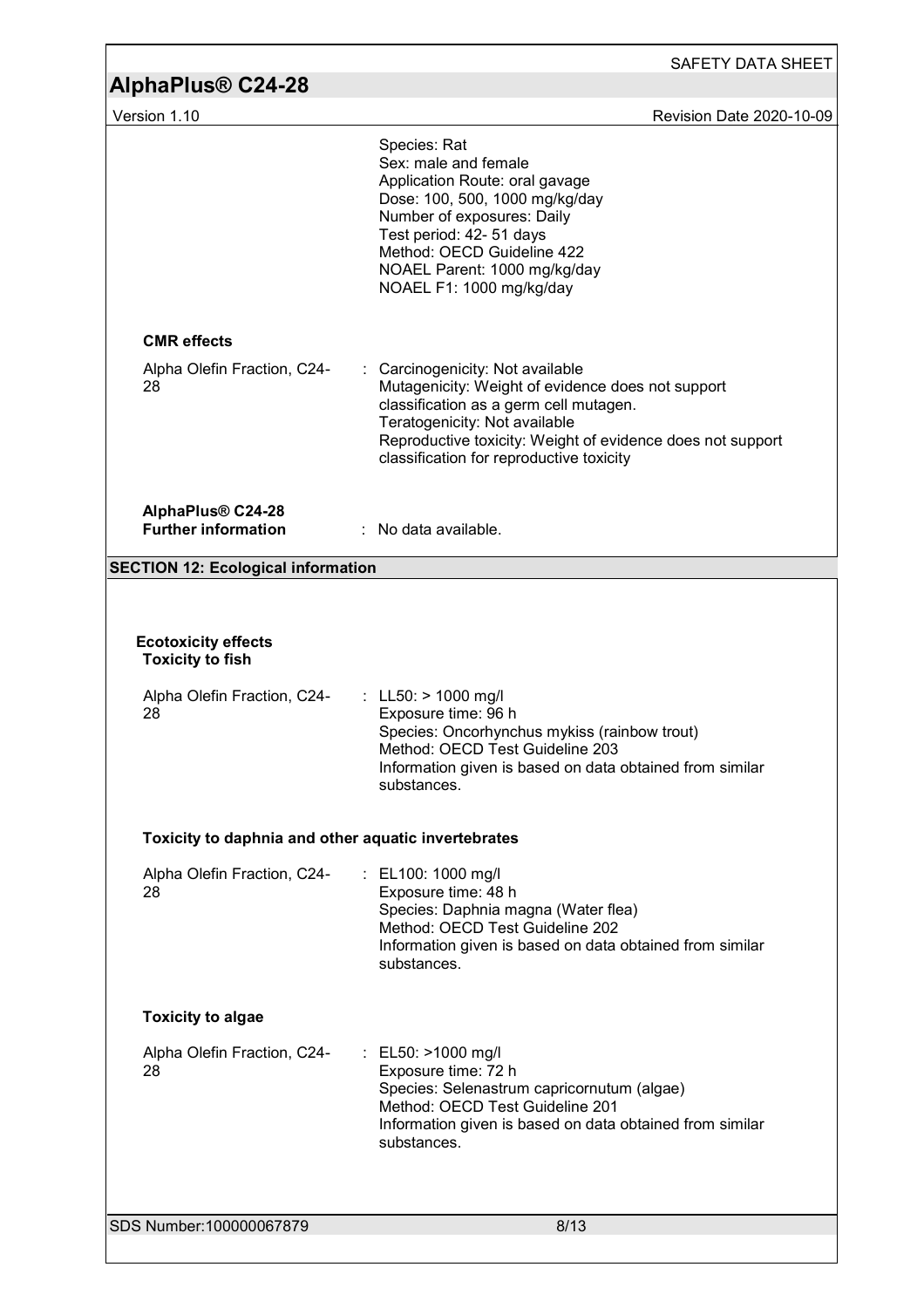| Biodegradability                                               |                                                                                          |
|----------------------------------------------------------------|------------------------------------------------------------------------------------------|
| 28                                                             | Alpha Olefin Fraction, C24- : This material is not expected to be readily biodegradable. |
| Elimination information (persistence and degradability)        |                                                                                          |
| <b>Bioaccumulation</b>                                         | : This material is not expected to bioaccumulate.                                        |
| <b>Mobility</b>                                                | : No data available                                                                      |
| Results of PBT assessment<br>Alpha Olefin Fraction, C24-<br>28 | : Non-classified PBT substance, Non-classified vPvB substance                            |
| Additional ecological<br>information                           | : This material is not expected to be harmful to aquatic<br>organisms.                   |
|                                                                | No data available                                                                        |
| <b>Ecotoxicology Assessment</b>                                |                                                                                          |
| Short-term (acute) aquatic<br>hazard                           | : This material is not expected to be harmful to aquatic<br>organisms.                   |
| Long-term (chronic) aquatic<br>hazard                          | : This material is not expected to be harmful to aquatic<br>organisms.                   |
|                                                                |                                                                                          |

#### **SECTION 13: Disposal considerations**

The information in this SDS pertains only to the product as shipped.

Use material for its intended purpose or recycle if possible. This material, if it must be discarded, may meet the criteria of a hazardous waste as defined by US EPA under RCRA (40 CFR 261) or other State and local regulations. Measurement of certain physical properties and analysis for regulated components may be necessary to make a correct determination. If this material is classified as a hazardous waste, federal law requires disposal at a licensed hazardous waste disposal facility.

Contaminated packaging : Empty containers should be taken to an approved waste handling site for recycling or disposal.

#### **SECTION 14: Transport information**

The shipping descriptions shown here are for bulk shipments only, and may not apply to shipments in non-bulk packages (see regulatory definition).

Consult the appropriate domestic or international mode-specific and quantity-specific Dangerous Goods Regulations for additional shipping description requirements (e.g., technical name or names, etc.) Therefore, the information shown here, may not always agree with the bill of lading shipping description for the material. Flashpoints for the material may vary slightly between the SDS and the bill of lading.

#### **US DOT (UNITED STATES DEPARTMENT OF TRANSPORTATION)**

NOT REGULATED AS A HAZARDOUS MATERIAL OR DANGEROUS GOODS FOR TRANSPORTATION BY THIS AGENCY.

SDS Number:100000067879 9/13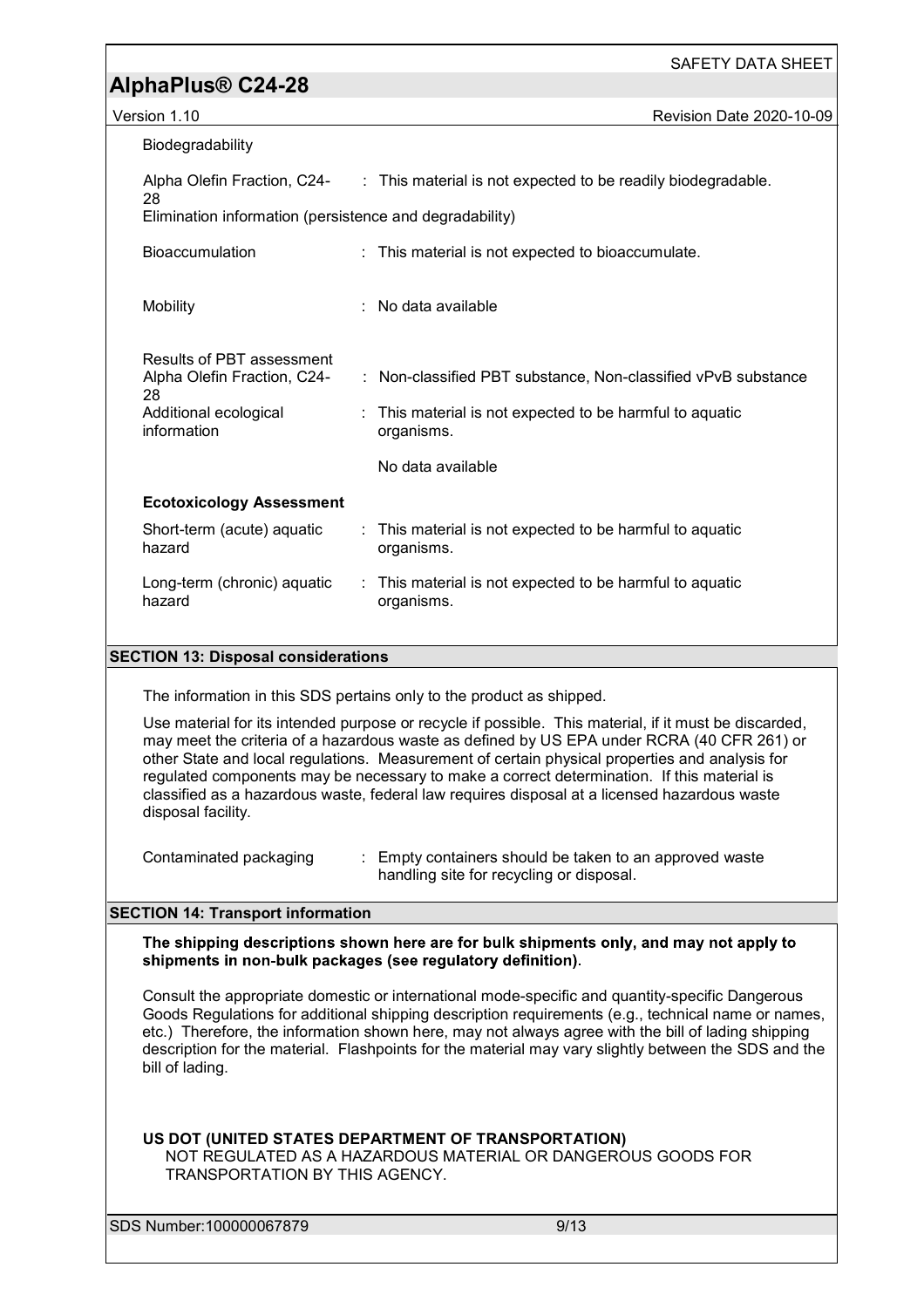Version 1.10 Revision Date 2020-10-09

When shipment is offered for transport at or above 100°C it is regulated as:

UN3257, ELEVATED TEMPERATURE LIQUID, N.O.S., (ALPHA OLEFIN FRACTION, C24-28) , 9, III

#### **IMO / IMDG (INTERNATIONAL MARITIME DANGEROUS GOODS)**

NOT REGULATED AS A HAZARDOUS MATERIAL OR DANGEROUS GOODS FOR TRANSPORTATION BY THIS AGENCY.

When shipment is offered for transport at or above 100°C it is regulated as:

UN3257, ELEVATED TEMPERATURE LIQUID, N.O.S., (ALPHA OLEFIN FRACTION, C24-28) , 9, III (218°C)

#### **IATA (INTERNATIONAL AIR TRANSPORT ASSOCIATION)**

NOT REGULATED AS A HAZARDOUS MATERIAL OR DANGEROUS GOODS FOR TRANSPORTATION BY THIS AGENCY.

When shipment is offered for transport at or above 100°C it is regulated as:

UN3257, 9: NOT PERMITTED FOR TRANSPORT

#### **ADR (AGREEMENT ON DANGEROUS GOODS BY ROAD (EUROPE))** NOT REGULATED AS A HAZARDOUS MATERIAL OR DANGEROUS GOODS FOR TRANSPORTATION BY THIS AGENCY.

When shipment is offered for transport at or above 100°C it is regulated as:

UN3257, ELEVATED TEMPERATURE LIQUID, N.O.S., (ALPHA OLEFIN FRACTION, C24-28) , 9, III , (D)

#### **RID (REGULATIONS CONCERNING THE INTERNATIONAL TRANSPORT OF DANGEROUS GOODS (EUROPE))**

NOT REGULATED AS A HAZARDOUS MATERIAL OR DANGEROUS GOODS FOR TRANSPORTATION BY THIS AGENCY.

When shipment is offered for transport at or above 100°C it is regulated as:

UN3257, ELEVATED TEMPERATURE LIQUID, N.O.S., (ALPHA OLEFIN FRACTION, C24-28) , 9, III

**ADN (EUROPEAN AGREEMENT CONCERNING THE INTERNATIONAL CARRIAGE OF DANGEROUS GOODS BY INLAND WATERWAYS)**

NOT REGULATED AS A HAZARDOUS MATERIAL OR DANGEROUS GOODS FOR TRANSPORTATION BY THIS AGENCY.

When shipment is offered for transport at or above 100°C it is regulated as:

UN3257, ELEVATED TEMPERATURE LIQUID, N.O.S., (ALPHA OLEFIN FRACTION, C24-28) ,

SDS Number:100000067879 10/13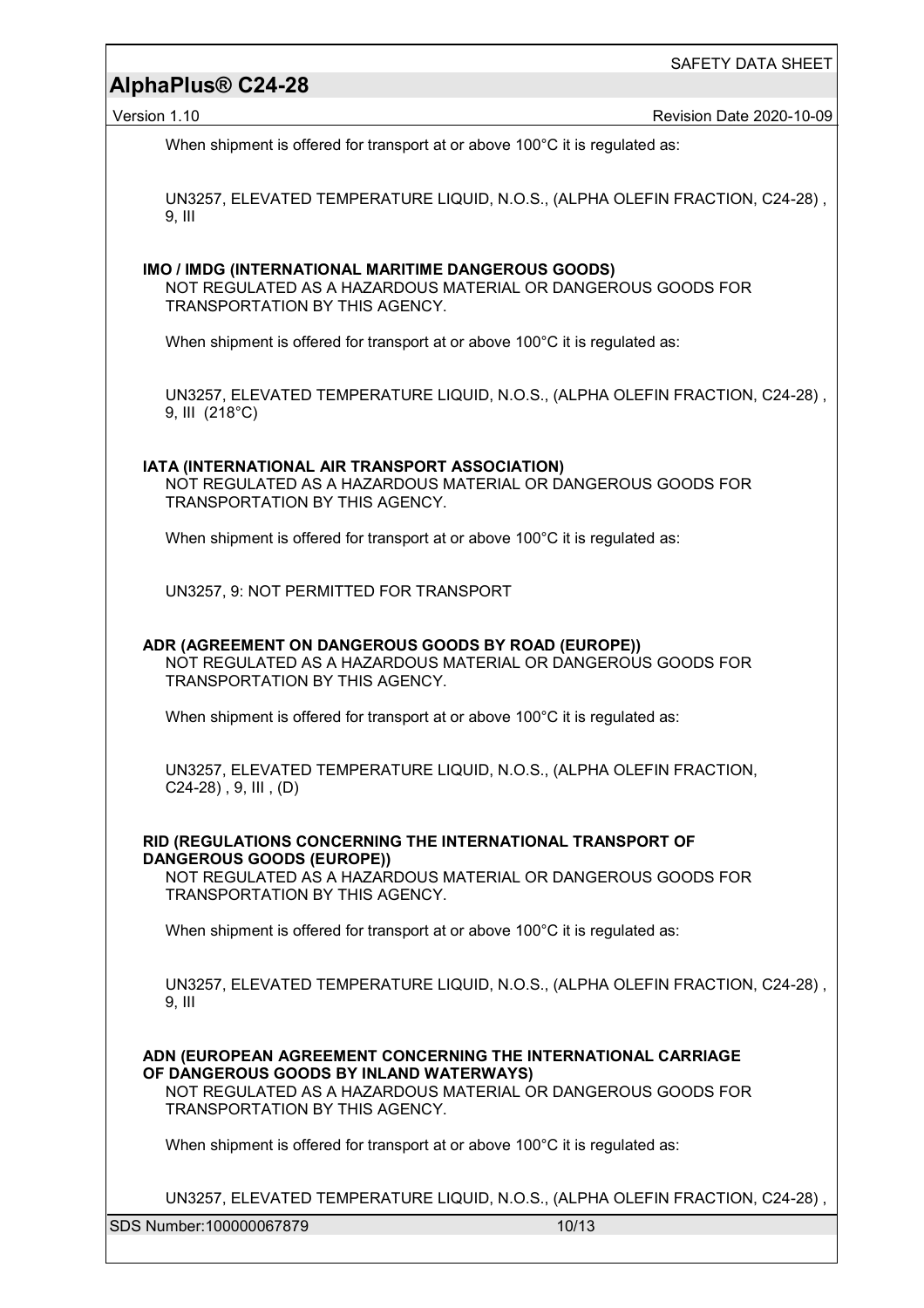9, III

**Version 1.10** Version 1.10

| <b>SECTION 15: Regulatory information</b>      |                                                                                                                                                                                           |
|------------------------------------------------|-------------------------------------------------------------------------------------------------------------------------------------------------------------------------------------------|
| <b>National legislation</b>                    |                                                                                                                                                                                           |
| SARA 311/312 Hazards                           | : No SARA Hazards                                                                                                                                                                         |
| <b>CERCLA Reportable</b><br>Quantity           | : This material does not contain any components with a CERCLA<br>RQ.                                                                                                                      |
| SARA 302 Reportable<br>Quantity                | : This material does not contain any components with a SARA<br>302 RQ.                                                                                                                    |
| SARA 302 Threshold<br><b>Planning Quantity</b> | : This material does not contain any components with a section<br>302 EHS TPQ.                                                                                                            |
| SARA 304 Reportable<br>Quantity                | : This material does not contain any components with a section<br>304 EHS RQ.                                                                                                             |
| SARA 313 Components                            | : This material does not contain any chemical components with<br>known CAS numbers that exceed the threshold (De Minimis)<br>reporting levels established by SARA Title III, Section 313. |
| <b>Clean Air Act</b>                           |                                                                                                                                                                                           |
| Ozone-Depletion<br>Potential                   | This product neither contains, nor was manufactured with a Class I or<br>Class II ODS as defined by the U.S. Clean Air Act Section 602 (40 CFR<br>82, Subpt. A, App. A + B).              |
| Act Section 112 (40 CFR 61).                   | This product does not contain any hazardous air pollutants (HAP), as defined by the U.S. Clean Air                                                                                        |
|                                                | This product does not contain any chemicals listed under the U.S. Clean Air Act Section 112(r) for<br>Accidental Release Prevention (40 CFR 68.130, Subpart F).                           |

**Transport in bulk according to Annex II of MARPOL 73/78 and the IBC Code** 

SDS Number:100000067879 11/13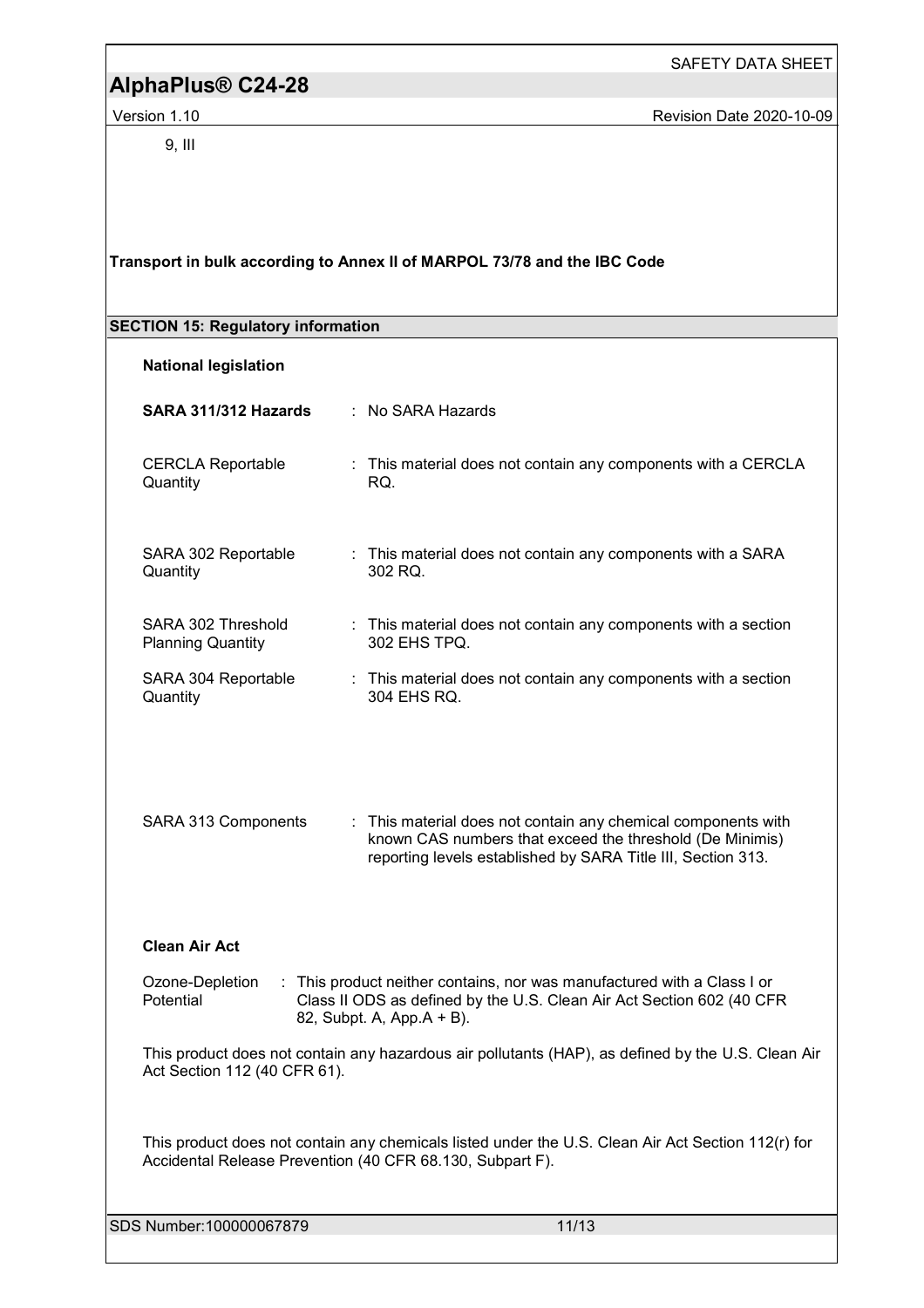|                                                                                                                                                                                                                                                                                               | SAFETY DATA SHEET                                                                                                                                                                                                                                                                                                                                                                                                                                                                                                                                                                                                                                                                                                                                                                                                                                                                                     |
|-----------------------------------------------------------------------------------------------------------------------------------------------------------------------------------------------------------------------------------------------------------------------------------------------|-------------------------------------------------------------------------------------------------------------------------------------------------------------------------------------------------------------------------------------------------------------------------------------------------------------------------------------------------------------------------------------------------------------------------------------------------------------------------------------------------------------------------------------------------------------------------------------------------------------------------------------------------------------------------------------------------------------------------------------------------------------------------------------------------------------------------------------------------------------------------------------------------------|
| AlphaPlus <sup>®</sup> C24-28                                                                                                                                                                                                                                                                 |                                                                                                                                                                                                                                                                                                                                                                                                                                                                                                                                                                                                                                                                                                                                                                                                                                                                                                       |
| Version 1.10                                                                                                                                                                                                                                                                                  | Revision Date 2020-10-09                                                                                                                                                                                                                                                                                                                                                                                                                                                                                                                                                                                                                                                                                                                                                                                                                                                                              |
| Intermediate or Final VOC's (40 CFR 60.489).                                                                                                                                                                                                                                                  | This product does not contain any chemicals listed under the U.S. Clean Air Act Section 111 SOCMI                                                                                                                                                                                                                                                                                                                                                                                                                                                                                                                                                                                                                                                                                                                                                                                                     |
| <b>US State Regulations</b>                                                                                                                                                                                                                                                                   |                                                                                                                                                                                                                                                                                                                                                                                                                                                                                                                                                                                                                                                                                                                                                                                                                                                                                                       |
| Pennsylvania Right To Know                                                                                                                                                                                                                                                                    | : Alpha Olefin Fraction, C24-28 - 93924-11-9                                                                                                                                                                                                                                                                                                                                                                                                                                                                                                                                                                                                                                                                                                                                                                                                                                                          |
| California Prop. 65<br>Components                                                                                                                                                                                                                                                             | This product does not contain any chemicals known to the State<br>of California to cause cancer, birth, or any other reproductive<br>defects.                                                                                                                                                                                                                                                                                                                                                                                                                                                                                                                                                                                                                                                                                                                                                         |
| <b>Notification status</b><br>Europe REACH<br>Switzerland CH INV<br>United States of America (USA)<br><b>TSCA</b><br>Canada DSL<br>Australia AICS<br>New Zealand NZloC<br>Japan ENCS<br>Korea KECI<br>Philippines PICCS<br>China IECSC<br>Taiwan TCSI<br><b>SECTION 16: Other information</b> | This product is in full compliance according to REACH<br>regulation 1907/2006/EC.<br>On the inventory, or in compliance with the inventory<br>On or in compliance with the active portion of the<br><b>TSCA</b> inventory<br>On the inventory, or in compliance with the inventory<br>Not in compliance with the inventory<br>On the inventory, or in compliance with the inventory<br>On the inventory, or in compliance with the inventory<br>A substance or substances in this product is not<br>registered or notified to be registered. Importation or<br>manufacture of this product is still permitted provided<br>that it does not exceed the REACH minimum threshold<br>quantity of the non-regulated substances.<br>On the inventory, or in compliance with the inventory<br>On the inventory, or in compliance with the inventory<br>On the inventory, or in compliance with the inventory |
|                                                                                                                                                                                                                                                                                               |                                                                                                                                                                                                                                                                                                                                                                                                                                                                                                                                                                                                                                                                                                                                                                                                                                                                                                       |
| <b>NFPA Classification</b><br><b>Further information</b><br>Legacy SDS Number                                                                                                                                                                                                                 | Health Hazard: 0<br>Fire Hazard: 1<br>Reactivity Hazard: 0<br>$\boldsymbol{0}$<br>$\bf{0}$<br>PE0027                                                                                                                                                                                                                                                                                                                                                                                                                                                                                                                                                                                                                                                                                                                                                                                                  |
| SDS Number: 100000067879                                                                                                                                                                                                                                                                      | 12/13                                                                                                                                                                                                                                                                                                                                                                                                                                                                                                                                                                                                                                                                                                                                                                                                                                                                                                 |

h